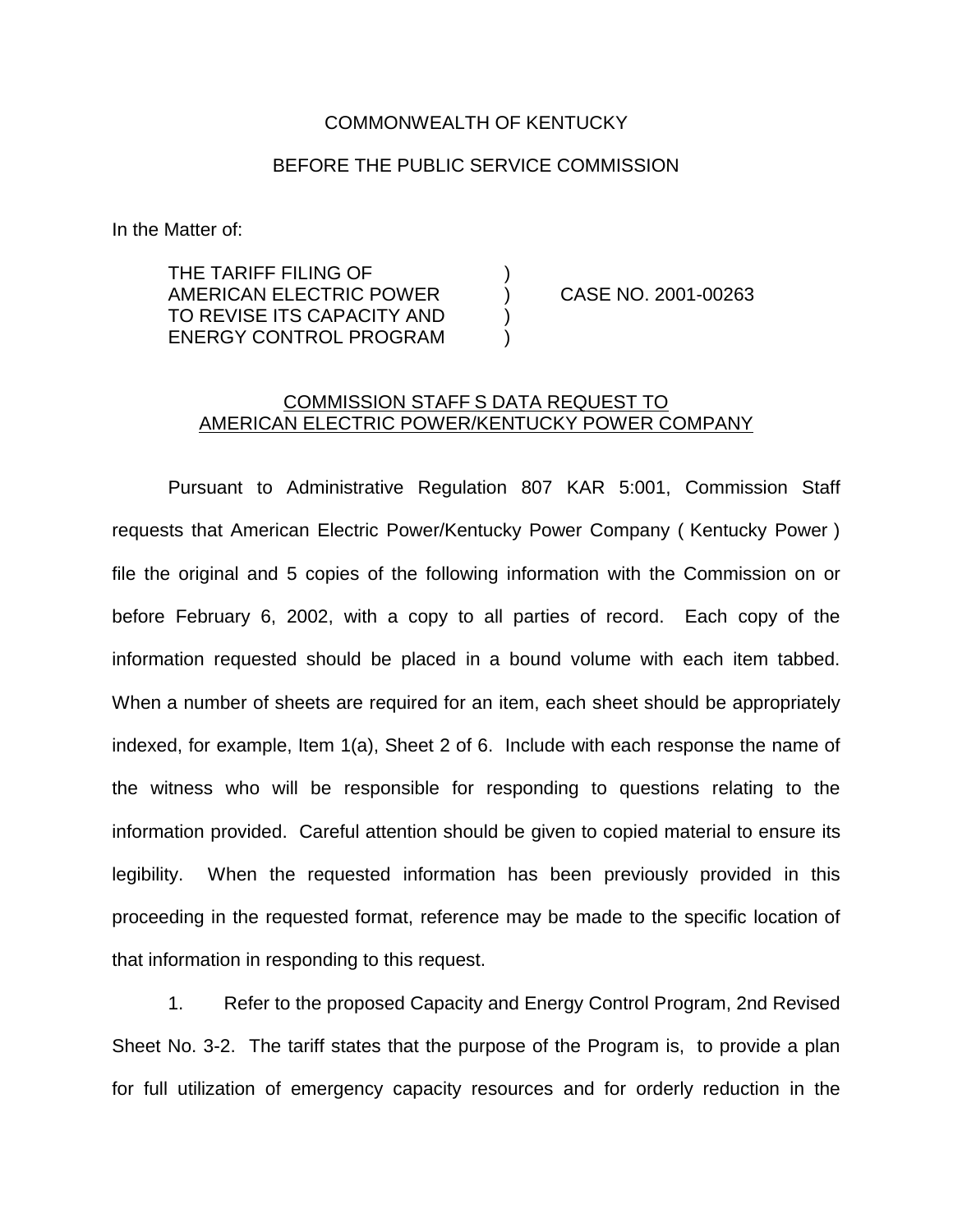aggregate customer demand on the American Electric Power (AEP) Eastern System in the event of a capacity deficiency.

a. Provide a detailed explanation of the phrase aggregate customer demand, and specifically discuss whether that demand includes or excludes the load of retail customers that are to be served by generating assets that are proposed to be transferred to an exempt wholesale generator.

b. Provide a detailed explanation of the phrase AEP Eastern System, and specifically discuss whether this will include or exclude the generating assets of Ohio Power Company and Columbus Southern Power Company after those assets are transferred to an exempt wholesale generator.

c. Does the AEP Eastern System include retail customers who will be provided generation-only service from AEP-owned generating assets that are to be transferred to an exempt wholesale generator?

d. Does the AEP Eastern System include retail customers who receive distribution service from Ohio Power Company and Columbus Southern Power Company, but generation service from another entity?

2. On Sheet No. 3-2, Section II,c, Introduction and Definitions, it states that, a capacity deficiency exists on the AEP Eastern System when AEP cannot meet its internal load obligations and its reliability reserve requirements by use of its own generation or purchases from interconnections.

a. Provide a detailed explanation of what is included in AEP s internal load obligations, and whether that definition includes retail customers in Ohio who can choose their generation supplier.

-2-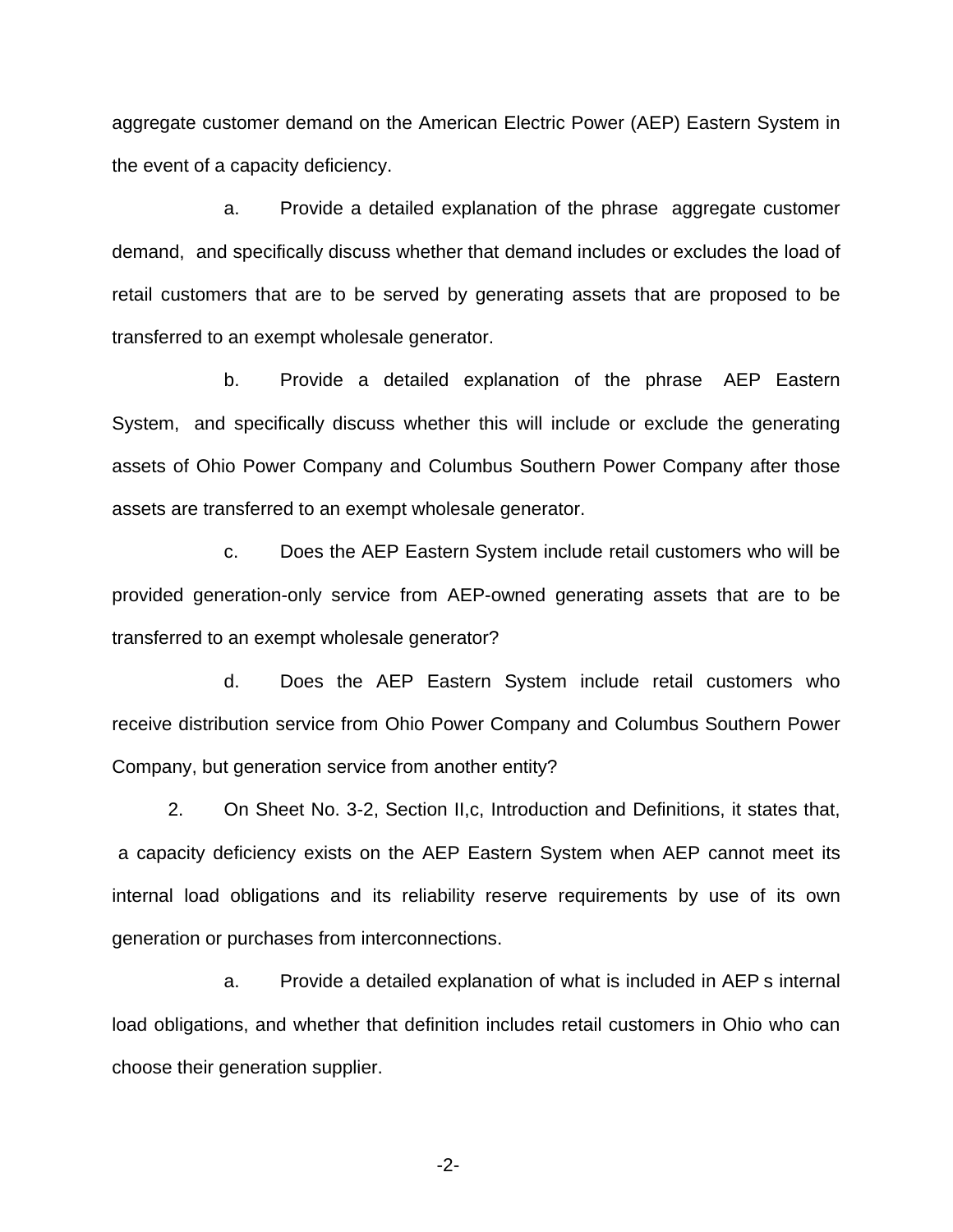b. Do AEP s internal load obligations include retail customers who are supplied generation in accordance with a state customer choice program, but who are not provided distribution service? If yes, explain in detail why those customers are proposed to be treated in the same manner as retail customers of Kentucky Power.

c. Provide a detailed explanation of AEP s reliability reserve requirements. State the reserve requirements (expressed as a percent of load) used for planning purposes by each of the AEP utilities that provide bundled retail service and for each AEP affiliate that will provide unbundled generation service to wholesale or retail customers.

3. Refer to Tariff Sheet No. 3-4, II,C,14, Mandatory Load Curtailment. Provide a detailed definition of the following terms as used in Paragraph 14a:

a. AEP generation. Also explain whether this term will include generating assets after they have been transferred to an exempt wholesale generator.

b. Systems.

c. Pools.

4. Explain in detail the terms and conditions of electric service provided to Century Aluminum, including the name of the AEP entity that provides that service and the name of the entity that owns the generating assets used to provide that service.

a. Explain whether Century Aluminum is a retail or wholesale customer of AEP. If Century Aluminum does not buy and pay for generation directly from AEP, provide the names of each intermediary entity and explain its duties and obligations.

-3-